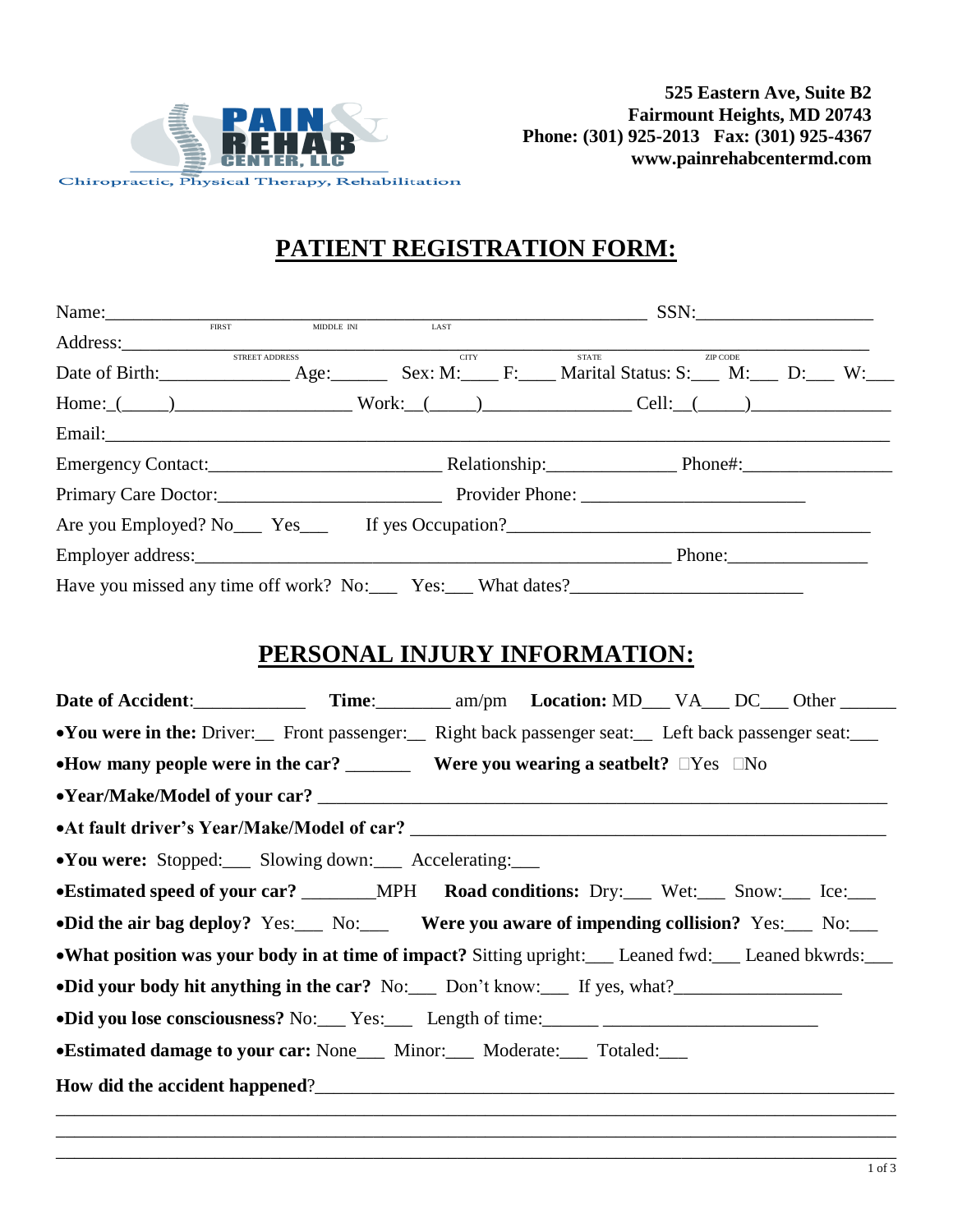# **PATIENT'S HISTORY OF SYMPTOM'S:**

#### **Mark all areas of pain:**

| $\Box$ Head $\Box$ Neck $\Box$ Upper back $\Box$ Mid back $\Box$ Low back $\Box$ R/L Shoulder $\Box$ R/L Wrist $\Box$ R/L Hip |  |  |  |
|-------------------------------------------------------------------------------------------------------------------------------|--|--|--|
| $\Box$ R/L Knee $\Box$ R/L Ankle                                                                                              |  |  |  |
| Other:                                                                                                                        |  |  |  |

When did your symptoms first appear?\_\_\_\_\_\_\_\_\_\_\_\_\_\_\_\_\_\_\_\_\_\_\_\_\_\_\_\_\_\_\_\_\_\_\_\_\_\_\_\_\_\_\_

#### **Check all activities that make your pain worse:**

 $\Box$ turning head  $\Box$ sitting  $\Box$ standing  $\Box$ bending  $\Box$ lifting  $\Box$ walking  $\Box$ pushing  $\Box$ pulling  $\Box$ overhead reaching  $\Box$  Other:

Since the accident, is your pain:  $\Box$  the same  $\Box$  worse  $\Box$  improving

Prior to this collision, have you ever had any physical complaints similar to what you have now? No Yes If Yes, Explain:

### **FAMILY MEDICAL HISTORY:**

#### **Did your mother or father have any of the following?** M= Mother; F= Father; B= Both

| $\Box$ High Blood Pressure | $\Box$ Asthma         | $\Box$ Stroke                          | $\Box$ Arthritis      |
|----------------------------|-----------------------|----------------------------------------|-----------------------|
| $\Box$ Heart Attack        | $\Box$ Diabetes       | $\Box$ Emphysema                       | $\Box$ Kidney Disease |
| $\Box$ Cancer              | $\Box$ Mental Illness | $\Box$ Pacemaker                       | $\Box$ Seizures       |
| $\Box$ HIV Positive        | $\Box$ Osteoporosis   | $\Box$ Ulcer/Gastrointestinal Problems |                       |
| Other:                     |                       |                                        |                       |

# **MEDICAL HISTORY:**

#### **CHECK ALL conditions that apply to YOU:**

| $\Box$ Osteoarthritis                                                                                                                          | □Circulatory Problems<br>$\Box$ Osteoporosis  |                                        | $\Box$ Depression     |  |  |
|------------------------------------------------------------------------------------------------------------------------------------------------|-----------------------------------------------|----------------------------------------|-----------------------|--|--|
| $\Box$ Rheumatoid Arthritis                                                                                                                    | $\Box$ HIV/AIDS                               | □Broken Bones<br>$\Box$ Mental Illness |                       |  |  |
| $\square$ Diabetes                                                                                                                             | $\square$ Stroke                              | $\Box$ Cancer/Tumors                   | $\Box$ Drug Addiction |  |  |
| $\Box$ Hypertension                                                                                                                            | $\Box$ Heart Attack                           | $\square$ Digestive problems           | $\square$ Seizures    |  |  |
| □Heart Disease                                                                                                                                 | $\Box$ Kidney problems<br>$\Box$ Lungs/Asthma |                                        | $\Box$ Alcoholism     |  |  |
| $\Box$ Other:                                                                                                                                  |                                               |                                        |                       |  |  |
| Any history of Surgeries/Hospitalizations? No__________ Yes_________<br>If Yes, give date(s) and condition:                                    |                                               |                                        |                       |  |  |
| Are you currently taking any medications? (other than pain meds for this accident) Yes_____ No_____<br>If Yes what kind?                       |                                               |                                        |                       |  |  |
| Have you been involved in any type of accident before? No_________ Yes_________<br>$\mathbf{r} \cdot \mathbf{r} = \mathbf{r} \cdot \mathbf{r}$ |                                               |                                        |                       |  |  |

If yes, when? $\frac{1}{2}$